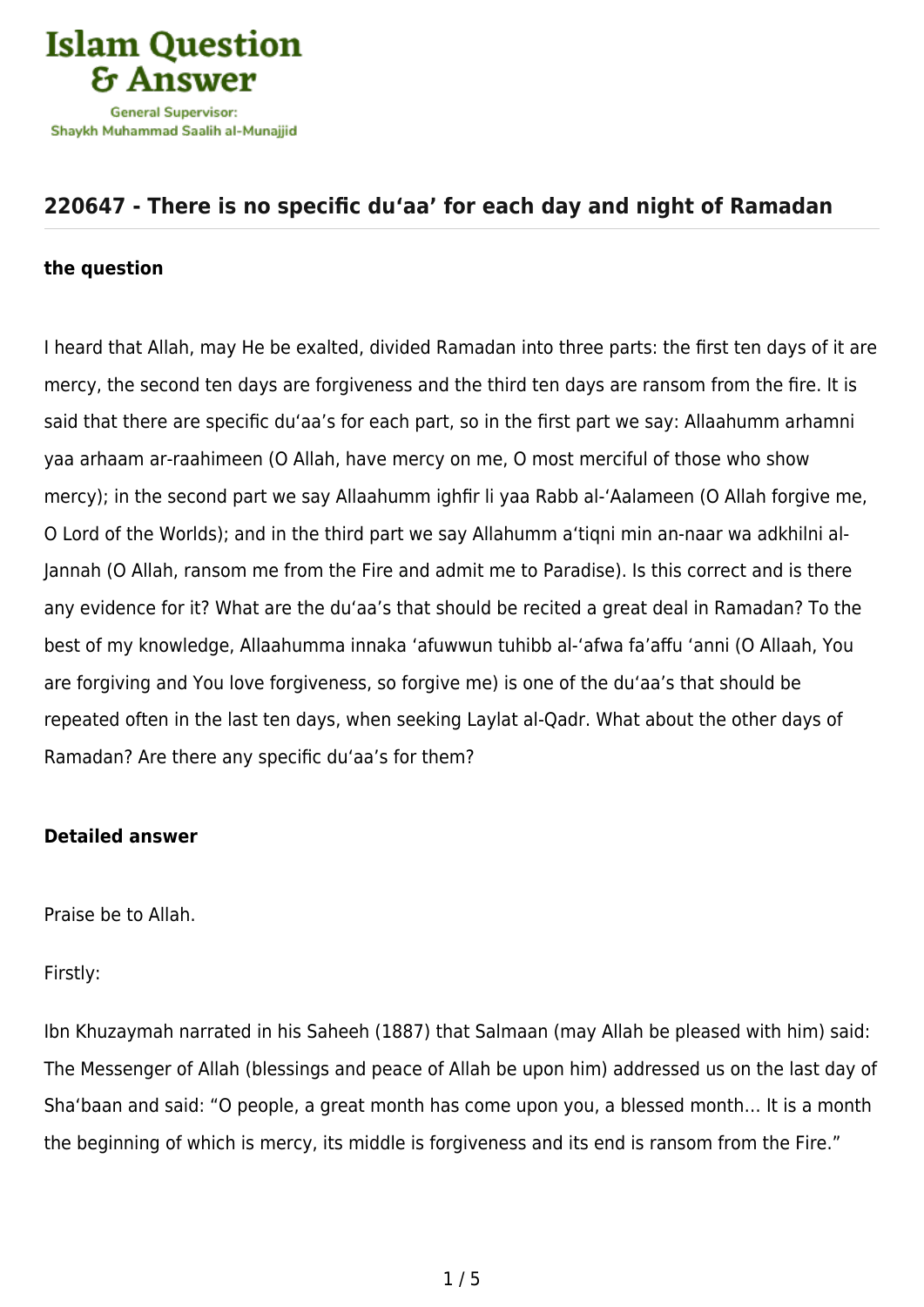

In the answer to question no. [21364](https://islamqa.com/en/answers/21364), we explained that this hadith is da'eef (weak).

The entire month of Ramadan is mercy from Allah; the entire month is also forgiveness and ransom from the Fire. None of these blessings is restricted to any one part of the month to the exclusion of any other part, and this is a reflection of the vastness of Allah's mercy.

Muslim (1079) narrated that Abu Hurayrah (may Allah be pleased with him) said: The Messenger of Allah (blessings and peace of Allah be upon him) said: "When Ramadan comes, the gates of Paradise are opened and the gates of Hell are closed, and the devils are fettered."

At-Tirmidhi (682) narrated that Abu Hurayrah said: The Messenger of Allah (blessings and peace of Allah be upon him) said: "When the first night of Ramadan comes, the devils and mischievous jinn are chained up, and the gates of Hell are closed, and none of its gates are opened. The gates of Paradise are opened and none of its gates are closed. And a caller cries out: 'O seeker of good, proceed; O seeker of evil, desist.' And Allah has people whom He frees (from the Fire), and that happens every day."

Classed as saheeh by al-Albaani in Saheeh at-Tirmidhi.

Based on that, singling out the first third of Ramadan to pray for mercy, the second third to pray for forgiveness and the last third to pray for ransom from Hell is an innovation for which there is no basis in Islamic teachings. There is also no justification for singling out these times for these supplications, because all the days of Ramadan are equal in that regard. Rather the Muslim may pray for whatever he wants of goodness in this world and the hereafter throughout Ramadan; that includes asking Allah for mercy, forgiveness, ransom from the Fire and admission to Paradise.

## Secondly:

The Muslim should offer a great deal of du'aa', asking for goodness and mercy, especially in this month, making the most of this time of goodness and blessing (barakah), seeking the mercy and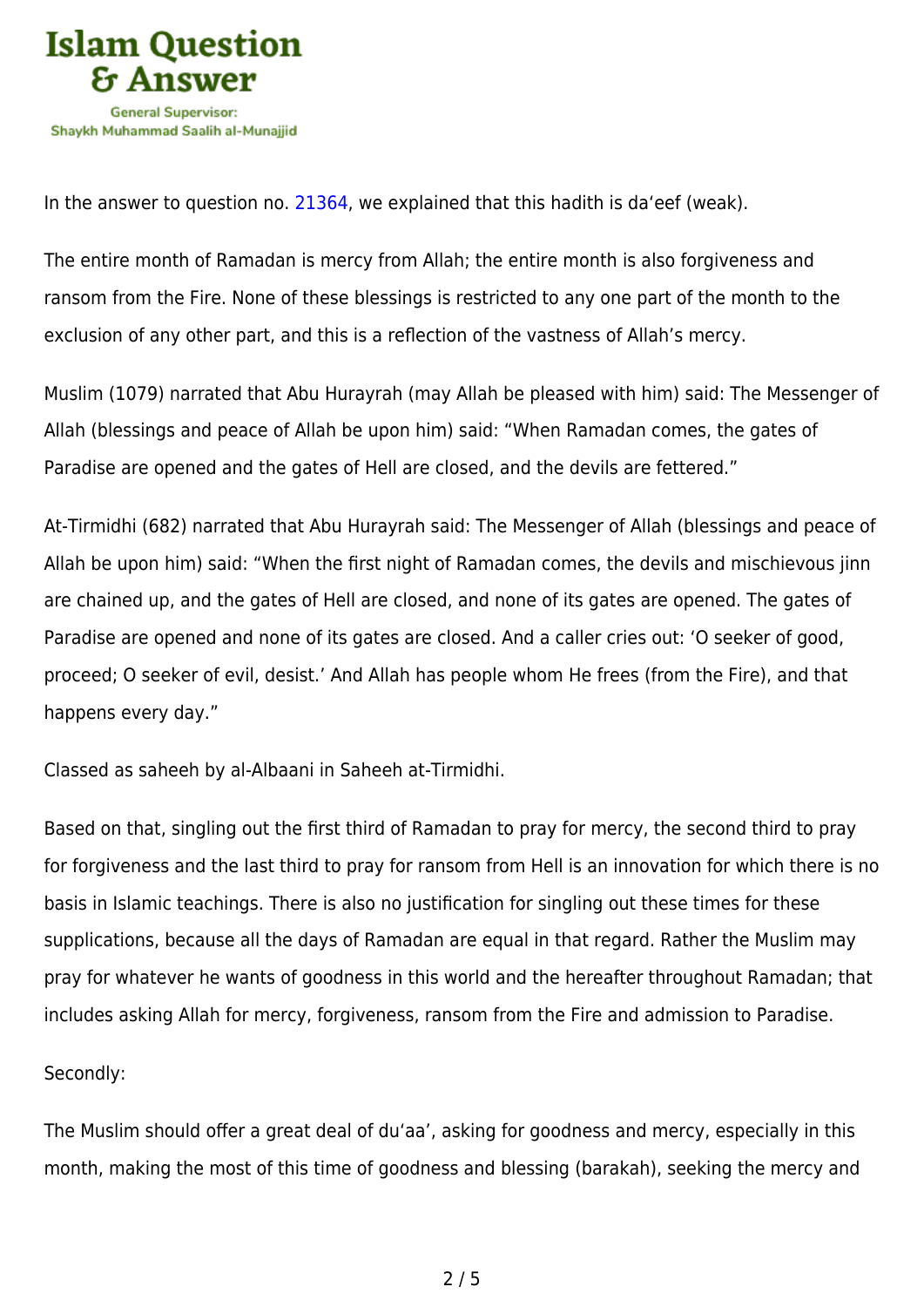

forgiveness of their Lord, may He be exalted. Allah, may He be exalted, says (interpretation of the meaning):

"And when My slaves ask you (O Muhammad blessings and peace of Allah be upon him) concerning Me, then (answer them), I am indeed near (to them by My Knowledge). I respond to the invocations of the supplicant when he calls on Me (without any mediator or intercessor). So let them obey Me and believe in Me, so that they may be led aright" [al-Baqarah 2:186].

Ibn Katheer (may Allah have mercy on him) said:

The fact that Allah, may He be exalted, mentions this verse, which encourages one to offer du'aa', in the midst of the verses that speak of the rulings on fasting, indicates that one should strive hard in offering du'aa' at the end of the fast and, indeed, every time one breaks the fast. End quote from Tafseer Ibn Katheer (1/509)

It is good for the one who offers du'aa' to follow proper etiquette and to recite many of the du'aa's that have been narrated from the Prophet (blessings and peace of Allah be upon him), and not to overstep the mark in offering du'aa'. He should observe the etiquette of du'aa' and recite often the du'aa's that it is recommended to recite a great deal in Ramadan and also at times other than Ramadan. These include the following:

· "Rabbana aatina fi'l-dunya hasanah wa fi'l-aakhirah hasanah wa qina 'adhaab al-naar (Our Lord, give us that which is good in this world and that which is good in the Hereafter, and protect us from the torment of the Fire)," [al-Baqarah 2:201]

·"Rabbana hab lana min azwaajina wa dhurriyyaatina qurrata a'yunin waj'alna lil-muttaqeena imaama (Our Lord! Bestow on us from our wives and our offspring who will be the comfort of our eyes, and make us leaders for the Muttaqoon (the pious))" [al-Furqaan 25:74].

·"Rabb ij'alni muqeema as-salaati wa min dhurriyyati Rabbana wa taqabbal du'aa'. Rabbana ighfir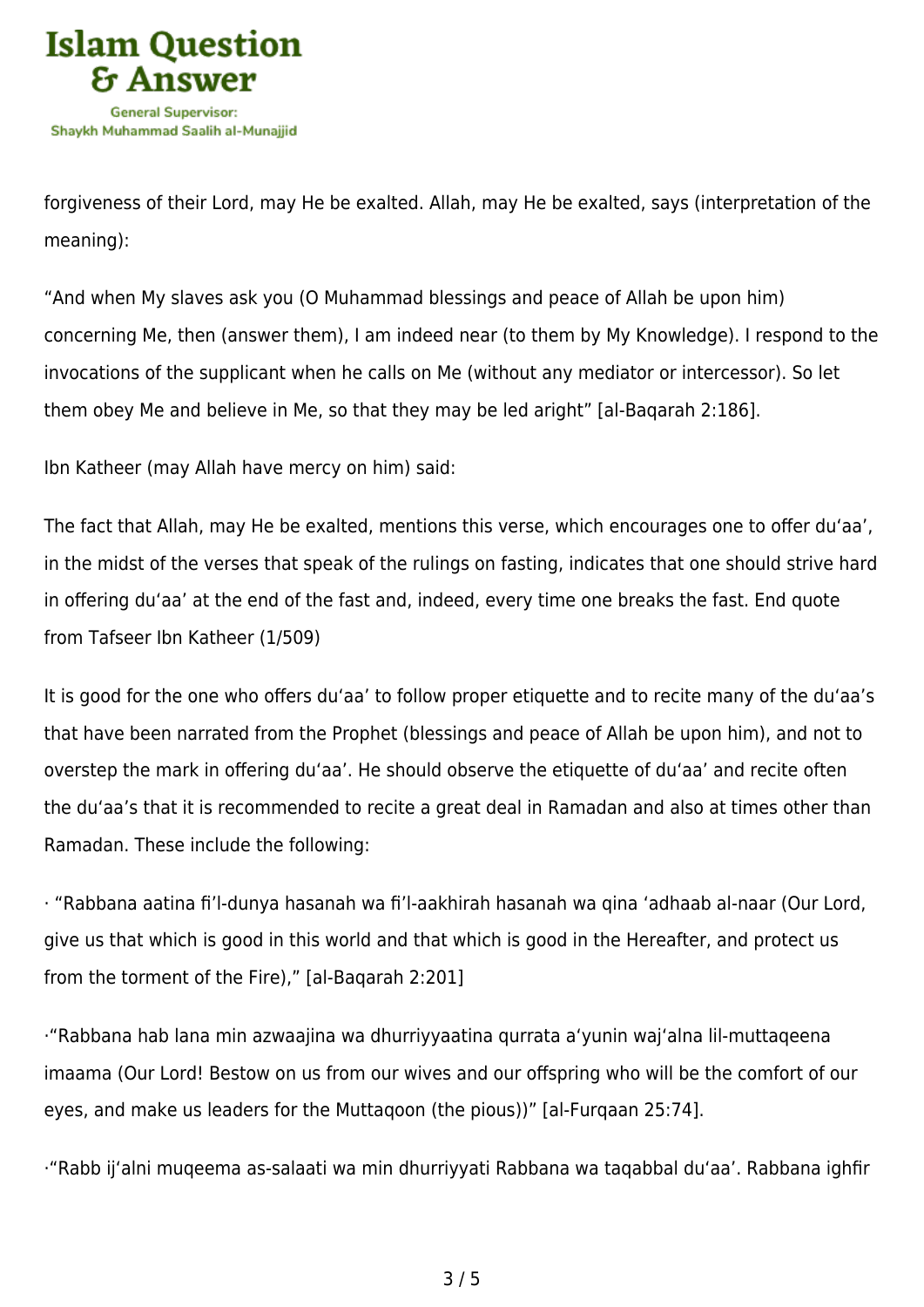

li wa li waalidayya wa lil-mu'mineena yawma yaqoom ul-hisaab (O my Lord! Make me one who performs As-Salat (Iqamat-as-Salat), and (also) from my offspring, our Lord! And accept my invocation. Our Lord! Forgive me and my parents, and (all) the believers on the Day when the reckoning will be established)" [Ibraaheem 14:40-41].

· Allaahumma innaka 'afuwwun tuhibb al-'afwa fa'affu 'anni (O Allaah, You are forgiving and You love forgiveness, so forgive me).

· Allaahumma inni as'aluka min al-khayri kullihi 'aajilihi wa aajilihi, ma 'alimtu minhu wa ma lam a'lam, wa a'oodhu bika min ash-sharri kullihi 'aajilihi wa aajilihi, ma 'alimtu minhu wa ma lam a'lam. Allahumma inni as'aluka min khayri ma sa'alaka 'abduka wa nabiyyuka, wa a'oodhu bika min sharri ma 'aadha minhu 'abduka wa nabiyyuka. Allahumma inni as'aluka al-jannata wa ma qarraba ilayha min qawlin aw 'amal, wa a'oodhu bika min an-naari wa ma qarraba ilayha min qawlin aw 'amal, wa as'aluka an taj'ala kulla qada'in qadaytahu li khayran (O Allah, verily I ask you for all that is good in this world and the hereafter, what I know of it and what I do not know, and I seek refuge with You from all that is evil in this world and the hereafter, what I know of it and what I do not know. O Allah, verily I ask You for the good of that which Your slave and Prophet asked of You, and I seek refuge with You from the evil of that from which Your slave and Prophet sought refuge with You. O Allah, verily I ask you for Paradise and that which will bring me nearer to it of words and deeds, and I seek refuge with You from Hell and that which would bring me nearer to it of words and deeds. I ask You to make everything You decree for me good).

· Allahumma inni as'aluka al-'aafiyata fi'd-dunya wa'l-aakhirah. Allahumma inni as'aluka al-'afwa wa'l-'aafiyata fi deeni wa dunyaaya wa ahli wa maali. Allahumma astur 'awraati wa aamin raw'aati. Allahumma ihfazni min bayna yadayya wa min khalfi wa 'an yameeni wa 'an shimaali, wa min fawqi, wa a'oodhu bi 'azamatika an ughtaala min tahti (O Allah, I ask You for pardon and wellbeing in my religious and worldly affairs, my family and my wealth. O Allah, conceal my faults and protect me from that which causes me to worry. O Allah, protect me from before me and from